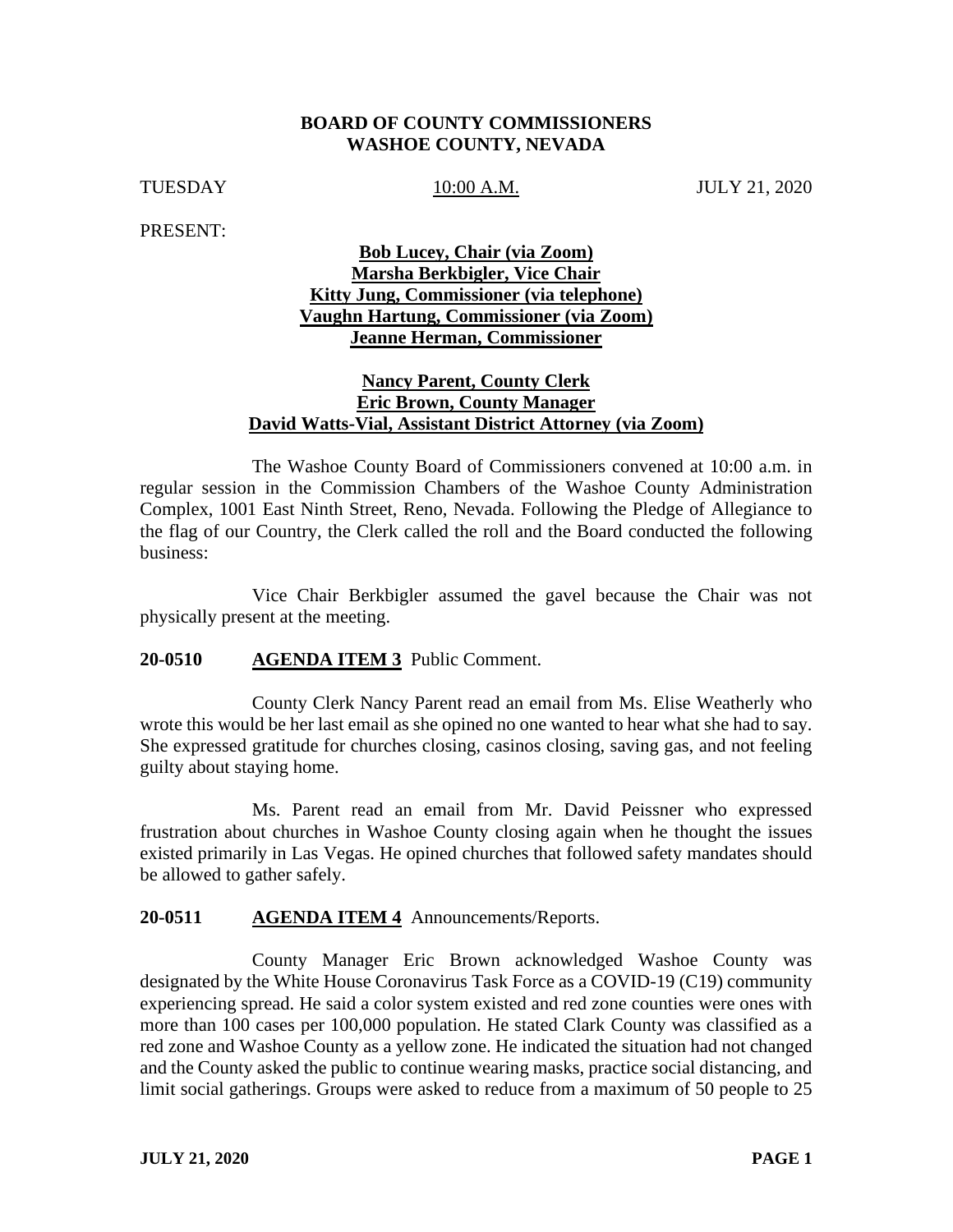people. He mentioned bars and nightclubs were closed, recommendations were made for takeout dining, and people were asked to stay home and practice social distancing. The Washoe County website contained useful information about C19, he said, which included daily press releases with current activity. He stated he recently received an update from the State with distribution guidelines for funds received from the Coronavirus Aid, Relief, and Economic Security (CARES) Act; he expected to have a full report at the August 18 meeting. Included in those guidelines was a process for applying for the first half of the \$20 million that was awarded to Washoe County. He believed the Board had been informed of the types of costs the funds could be used for, but they must be related Coronavirus mitigation. The initial reimbursement was for expenses that had already been incurred. He stated work continued with other jurisdictions and the Cities of Reno and Sparks had shared certain C19 expenses, such as personal protective equipment, testing, and housing for quarantine. He indicated the shared expenses totaled approximately \$10 million. Comptroller Cathy Hill and Assistant County Manager Christine Vuletich were in the process of compiling the needed documentation for reimbursement. He said the Board would be asked for recommendations for the remaining CARES Act funds at the next meeting.

Mr. Brown said Commissioner Jung asked for an update on safe camps and he noted the City of Reno provided a presentation at the last Community Homelessness Advisory Board (CHAB) meeting; he noted they were researching what processes communities were using. He indicated he would send a copy of the presentation to the Board for review, but he thought the benefits were inconclusive compared to other homeless approaches. He mentioned it would be readdressed at the August CHAB meeting. He said the City of Reno announced a plan for an interim solution for the homeless population currently at the Downtown Events Center, as the Reno-Sparks Convention and Visitors Authority requested they vacate the property by August 3. The plan included moving people to a tented area on Fourth Street adjacent to a current nutritional site. He thought the property adjacent to the Governor's Bowl could be a permanent solution.

Mr. Brown recommend Agenda Item 10 be pulled due to the addition of late information the Board did not have time to review. He stated Chair Lucey wanted to pull Agenda Item 19. Chair Lucey stated he had been in contact with the appellant and they wanted to continue the item. He wanted to allow the continuance to provide time for the appellant to work with staff. Vice Chair Berkbigler stated Agenda Item 19 would need to be opened because it was a public hearing. Chair Lucey confirmed the item would be opened and public comment heard, but no action would be taken.

Vice Chair Berkbigler stated the reason Agenda Item 10 was being pulled was to allow an attorney-client meeting to provide detailed information to the Commissioners.

Commissioner Hartung indicated he requested the Regional Transportation Commission (RTC) to review Highland Ranch Parkway and Seventh Street over O'Brien Pass to Golden Valley for improvement.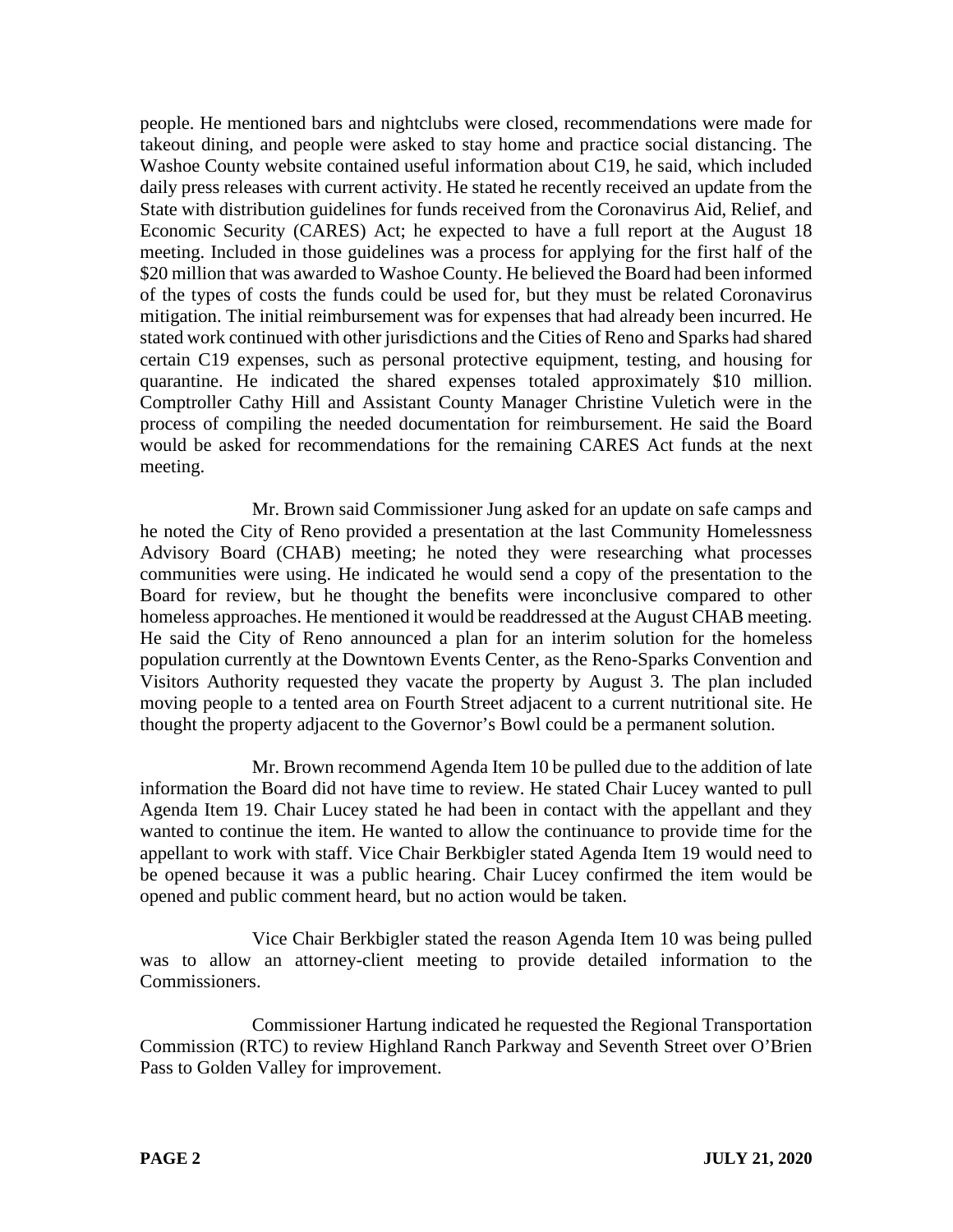Chair Lucey thanked Vice Chair Berkbigler for running the meeting in Chambers while he was taking precautions and isolating after a trip.

Commissioner Jung thanked Commissioner Hartung for his request to RTC to review those roads. She stated they were popular shortcuts but not a good way for people to get from one valley to another.

Mr. Brown stated Consent Agenda Item 9C3 had a minor change to the documentation and read the change in the language to be: "A department may also accept payment by cash or credit card if those means are readily available and deemed acceptable by the department." The corrected document was placed on file with the Clerk.

**20-0512 AGENDA ITEM 5** Presentation of Excellence in Public Service Certificates honoring Washoe County employees who have completed essential employee development courses.

County Manager Eric Brown recognized the following individuals:

### **Promote Yourself! Mini Certificate Program**

Monica Kirkendall, Office Assistant II, Human Services Agency Jennifer Leiker, Office Support Specialist, Sheriff's Office Rick Nemitz, Office Assistant II, District Attorney Corissa Riley, Office Assistant II, Human Services Agency

### **Essentials of SAP for Financial Staff**

Alicia Berkbigler, Office Assistant Specialist, WCSO – RPSTC Nancy Cummins, Fiscal Compliance Officer, Health District

Vice Chair Berkbigler thanked staff who took the time to improve themselves and the work they did for the County.

There was no public comment or action taken on this item.

**20-0513 AGENDA ITEM 6** Appearance and presentation by Washoe County District Health Officer Kevin Dick on COVID-19 impacts within Washoe County, to include an update on community symptomatic and asymptomatic testing, contact tracing operational plan, hospital COVID-19 patient capacity and surge planning, and launch of community messaging campaign on the novel corona virus.

Via the Zoom app, District Health Officer Kevin Dick acknowledged Emergency Management Administrator Aaron Kenneston and his team, Reno and Sparks City Managers, and County Manager Eric Brown for providing support to the Health District regarding COVID-19 (C19) and this emergency response. He said the County continued to have high numbers of cases and a total of 4,173 cases to date. He commented the County surpassed 100 deaths, 2,975 people had recovered, there were 1,096 active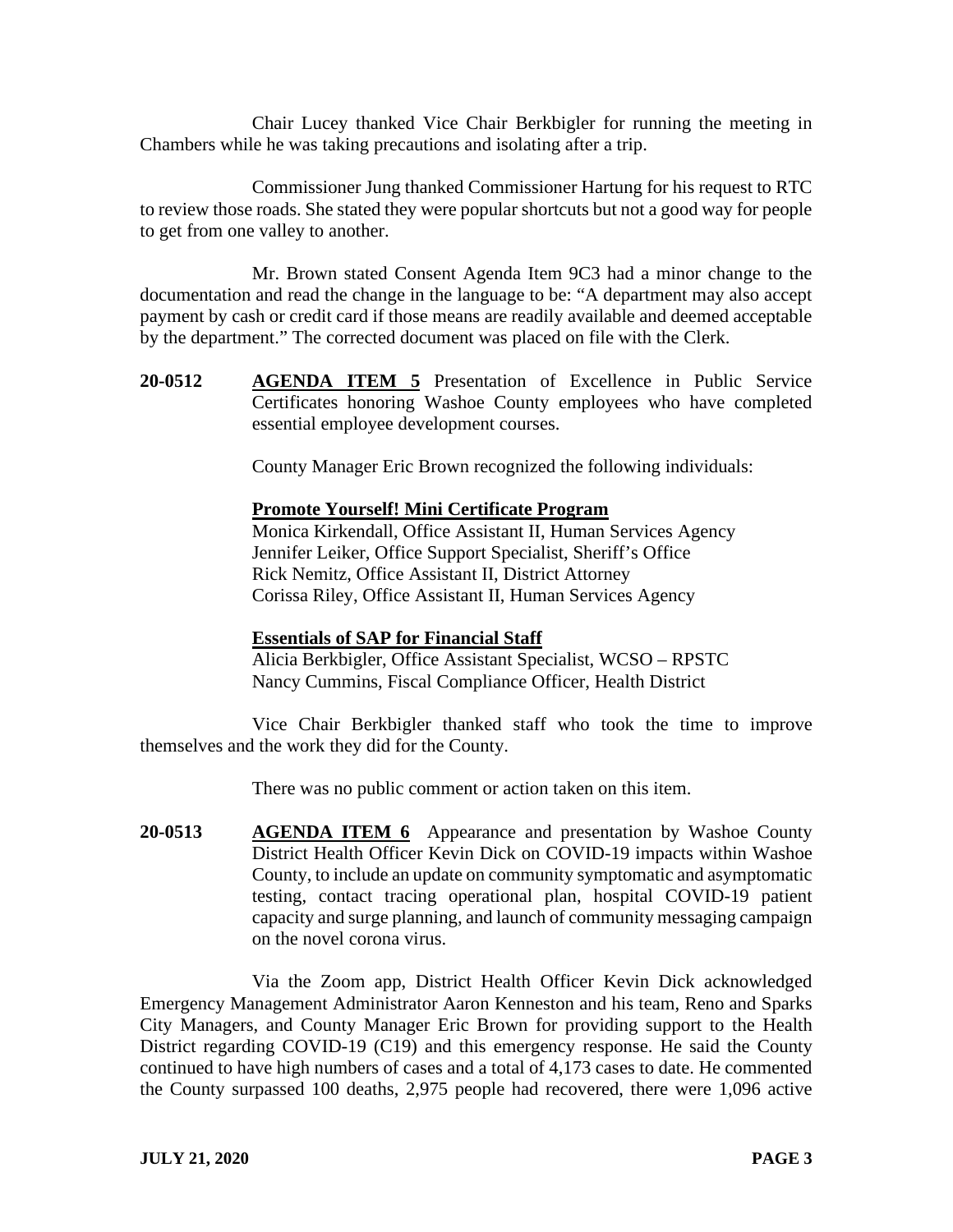cases, and 64 people were currently hospitalized, all related to the C19 virus. He indicated hospital capacity remained good with 72 percent of short-term acute care hospital beds occupied, 61 percent of intensive care unit (ICU) beds occupied, and 14 percent of ventilators in use. He mentioned the data that would be released later in the day indicated a sharp drop in ICU bed use due to a change in how the Nevada Hospital Association reported the number; they would look not just at ICU beds but also cardiac beds. Moving forward the calculations would add statistics that included the capacity versus licensed beds. He explained the reason for the change was due to the amount of hospitalizations occurring in Clark County at this time. They had many fewer ICU beds available and were working on their surge plans to staff additional beds beyond their licensed bed capacity.

Mr. Dick stated they were continuing with testing and contact tracing. He commented the drive-thru recently tested 665 people on one day, with 529 people tested the previous day and 306 expected to be tested this day. He thought they would be fully staffed on Wednesday and Friday this week and were working to ramp up testing to five days a week. Unfortunately, with increased testing the State lab was backlogged reporting results to the people being tested. He said Dr. Mark Pandori reported a delay of five to six days was occurring. With the high numbers of cases coming in, they were having difficulty keeping up with case investigations. He stated they were notifying people immediately when a positive result was determined and advising people to self-isolate. He asserted contact tracing was taking longer but they brought in 30 additional contact tracing staff. He said the Nevada Public Health Training Center at the University of Nevada, Reno was helping them with recruitment, interviewing, and staff training. He mentioned they had reached the capacity of funding and were working with regional managers to secure some Coronavirus Aid, Relief, and Economic Security (CARES) Act funding. He said additional funding was needed to increase staffing so they could keep up with the volume of testing, follow up with case investigation, and perform contact tracing. The National Guard had been helping them but were scheduled to step down as of July 31, which was why they needed additional staff. He said they needed call center workers on the front line to complete paperwork for tests to be sent to the lab. The website dashboard showed a graph of the 7-day moving average of new cases occurring in Washoe County and it was below the peak hit around the July 4th weekend, which was about 90 new cases a day. They were currently below 70 new cases per day but trends had been moving upward over the past week. The State reported numbers of people that had tested positive but only 17 percent of contacts had been identified, which indicated contact tracing was not enough to control the spread. He asserted it was important to continue with urging everyone to help one another to avoid further spread of this virus.

Mr. Dick stated the County Manager was working with the Regional Public Information Officer and information center team to create a marketing campaign to promote positive messages about personal actions people could take to help protect citizens and keep the economy open. He hoped the marketing campaign would be robust in the community and able to keep people engaged to reduce the spread of C19. He stated they were working with a company to develop a sales force platform that could be used in contact tracing efforts and help streamline processes, but he expressed frustration about how long it was taking to get the platform working. He mentioned the State had several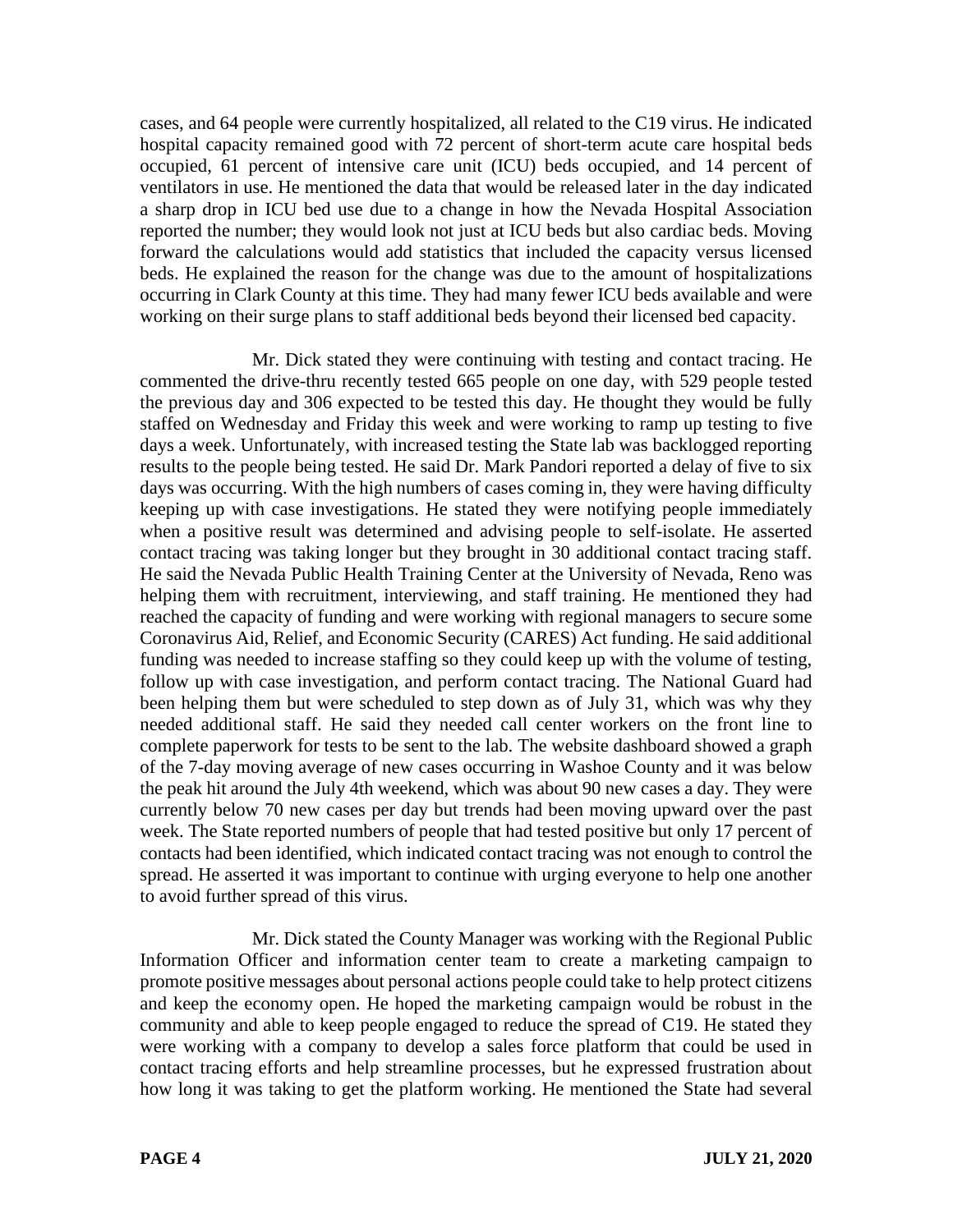hundred contact tracers available for cases in Clark County through the company promoting the marketing campaign. He indicated the number of new cases per capita in Clark County was almost four times more than the number in Washoe County. He stated they were working to secure additional testing capacity through private labs and he would report more on that if it was successful.

Commissioner Jung pointed out the County Manager announced that Washoe County was in a yellow zone. She asked what the parameters were for the Reno-Sparks metro area, whether each area had a color zone, and where that information was available. Mr. Dick said the metro area and County were both in the yellow zone under the guidance provided by the White House. He indicated the State provided Nevada's County C19 Elevated Disease Transmission Tracker but it did not reference the colored zones. He said areas were flagged for elevated disease transmission if they met two of the three criteria: average number of tests per day being less than 150; case rate per 100,000 being greater than 100; and a positivity rate per 100,000 greater than 25 of over 7 percent. He stated Washoe County fell into two of those categories.

Commissioner Jung asked for the map of the country used by the Centers for Disease Control and Prevention (CDC) and wanted information about the Nevada's County C19 Elevated Disease Transmission Tracker, which she had never heard about; she thought the lobbying group that handled the County should have provided that to the Commissioners. She asked whether Mr. Dick thought everyone should be tested. Mr. Dick said Dr. Pandori wondered whether there was a strategy for testing because the County continuing to test people and send all tests to the State lab would delay results and could diminish the ability to be successful with case investigation and contact tracing. He indicated they wanted a quick turnaround so people could be contacted to properly isolate. He stated they originally proposed a strategy to test symptomatic individuals, first responders, healthcare providers, vulnerable populations, assisted living residents, and the elderly living in group housing. He noted they had been open at the call center to schedule for testing and the Governor was pushing to have testing open for everyone. He thought they needed to attempt to test as many as possible and reconsider if delays occurred at the State lab. He thought it was most important to test symptomatic people to help stop the spread.

Commissioner Jung wondered about the delay with contact tracing. Mr. Dick replied it was a matter of what could be accomplished with current staffing levels, which were overwhelmed with the number of cases being reported. He stated Washoe County was not alone and Clark County was more overwhelmed, as was the rest of the country. He explained that was the reason they were looking for CARES Act funds to supplement staffing. It did not help that the National Guard was stepping down and he said they were trying to transition new cases to be handled through new staffing so there would be case managers for all reported cases.

Commissioner Jung insisted contact tracing needed to be perfected and needed more resources. She asserted the public was being required to self-isolate, wear masks, and social distance, so the County needed to do its job by performing contact tracing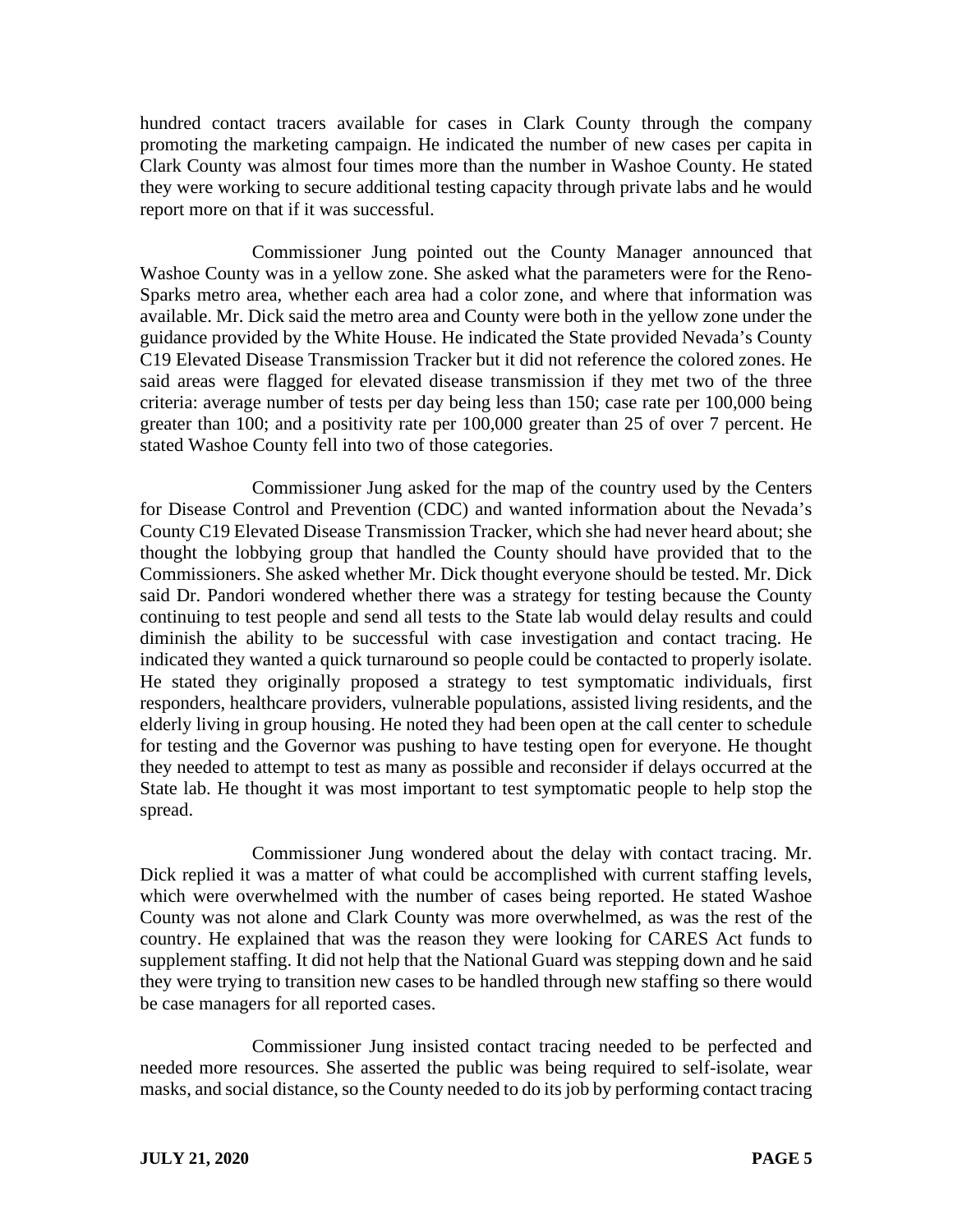in a timely manner. Mr. Dick stated staff was working as hard as they could doing contact tracing. He asserted contact tracing was not the solution to the issue; people wearing masks and social distancing were long-term solutions to stopping the spread of the disease. He indicated testing and contact tracing did not replace masks and social distancing, and it would take everyone to be part of the solution.

Commissioner Jung asked about the daily emails the community used to receive with detailed information about C19. Mr. Dick stated a briefing took place on Tuesday and Friday and the information was posted on the website. Commissioner Jung asked staff to determine the source of the emails because she thought the lack of daily information about C19 led the community to believe the area was no longer a hot spot. She encouraged a better process to effectively communicate to constituents the importance of the virus and contact tracing. She stated community businesses would be able to go back to face-to-face interactions much sooner if communication to citizens was more effective. She noted doing the right thing would help the economy and allow businesses to continue to operate.

Commissioner Jung expressed concern about available hospital beds in the event of a significant surge in positive C19 cases and people dealing with non-C19 related emergencies. She thought people were not informed about hospital bed capacity and the region had a shortage of physicians and emergency room clinicians per capita. She wanted more communication to citizens, including the daily emails she referenced.

Mr. Dick indicated those statistics were on the Washoe County dashboard and available for everyone to view without having to be on a mailing list to receive them. He stated Mr. Brown was helping to bring a marketing firm onboard who had expertise and could provide the types of messaging Commissioner Jung spoke about. Commissioner Jung stated she was not pleased with that answer and thought the emails needed to be sent out daily. The state was very close to being in a red zone according to the White House.

Chair Lucey acknowledged Mr. Dick's point about the capacity of ICU beds, saying ICU beds were relative to the needs within the hospital and more beds could be created if needed. He stated capacity was a flexible number and one that could not be constantly relied upon. He said he was enlightened by the work they were doing in Florida. He admitted they were having massive challenges due to proper information not getting out and people were not wearing masks, social distancing, or isolating. However, the information they provided on the websites for each Florida county was impressive. He indicated they were on a different software system than Washoe County, but he wanted to work towards doing something similar. He said a map was provided by the White House and a special briefing would occur the following day with all County leaders who wanted to participate. He said the CDC would be presenting along with the White House C19 Task Force, and he would participate on the call.

Vice Chair Berkbigler stated several issues were still being worked through because no one had experienced this before. She asked about the zip codes in which people had passed away and wondered how that information was determined. Mr. Dick explained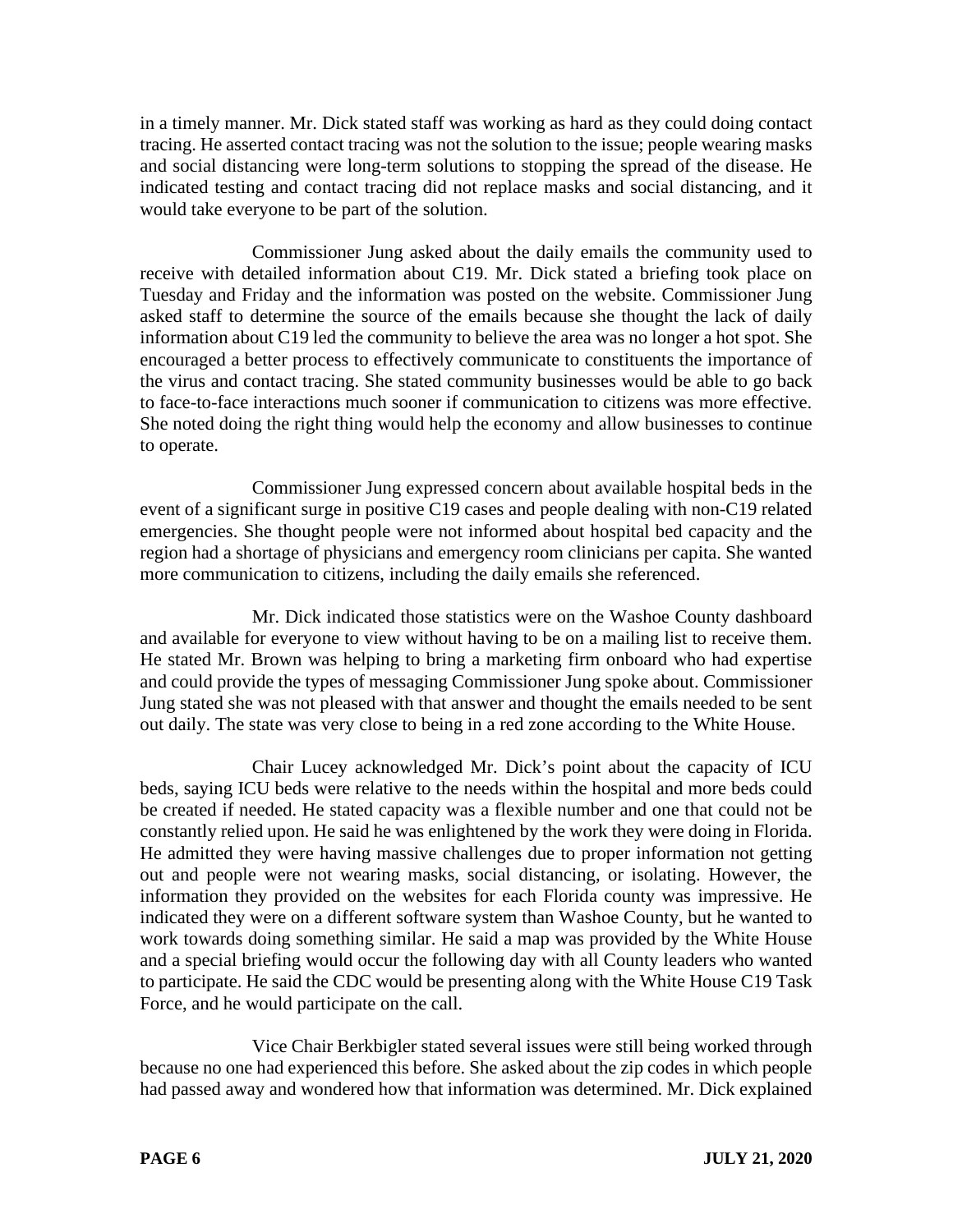it was difficult to provide that information because of privacy issues; there needed to be 11 cases or more in an area for that information to be released to the public. Vice Chair Berkbigler said she would refer people to Washoe 311 as the pandemic continued.

Commissioner Hartung asked whether the isolation housing on Edison was being utilized. Mr. Dick stated the Edison housing facility was not being used and Mr. Kenneston was working on plans to demobilize that site due to costs incurred despite it not being used. He said an arrangement with WellCare was in place to assist homeless individuals that displayed symptoms or tested positive for C19. He noted the WellCare facility was currently at 27 percent occupancy.

Mr. Dick thanked everyone for their partnership, support of the Health District, and efforts to help reduce the spread of C19.

There was no public comment or action taken on this item.

**20-0514 AGENDA ITEM 7** Appearance by Washoe County Assistant County Manager, Kate Thomas for an update, discussion, and possible direction regarding the Washoe County Our Place project. Manager's Office and Human Services Agency. (All Commission Districts.)

Assistant County Manager Kate Thomas conducted a PowerPoint presentation via Zoom, a copy of which was placed on file with the Clerk, and reviewed slides with the following titles: Our Place Project Update; Project History/Board Action (2 slides); Project Status; Project Population Impact/Data; Vulnerable Populations Strategic Goals; and Future Needs/Issues.

Ms. Thomas stated the Board of County Commissioners approved the ability for her to sign contracts for design and construction to stay on track with the Our Place project. Part of that included her providing regular updates on the progress. Discussions for this project started more than two years before, when several members of staff visited the Northern Nevada Adult Mental Health Services (NNAMHS) campus to research the possibility of moving the men's shelter there. Staff and Human Services Agency (HSA) Director Amber Howell determined the buildings on the NNAMHS campus could also accommodate women and children. The vision was brought before the Community Homelessness Advisory Board (CHAB) in August of 2018 and they moved quickly into a lease process to get the project started. She said they experienced some delays, but staff did a great job keeping the forward progress going. She stated the women were placed into a temporary shelter in downtown instead of the Reno Events Center until they could move into permanent shelter in the middle of August. She added the Daybreak program was placed on hold due to COVID-19 (C19) and the budget situation. She asked the Board for direction on how frequently they wanted updates.

Vice Chair Berkbigler thanked Ms. Thomas for the presentation and commended her and Ms. Howell on the great job with Our Place.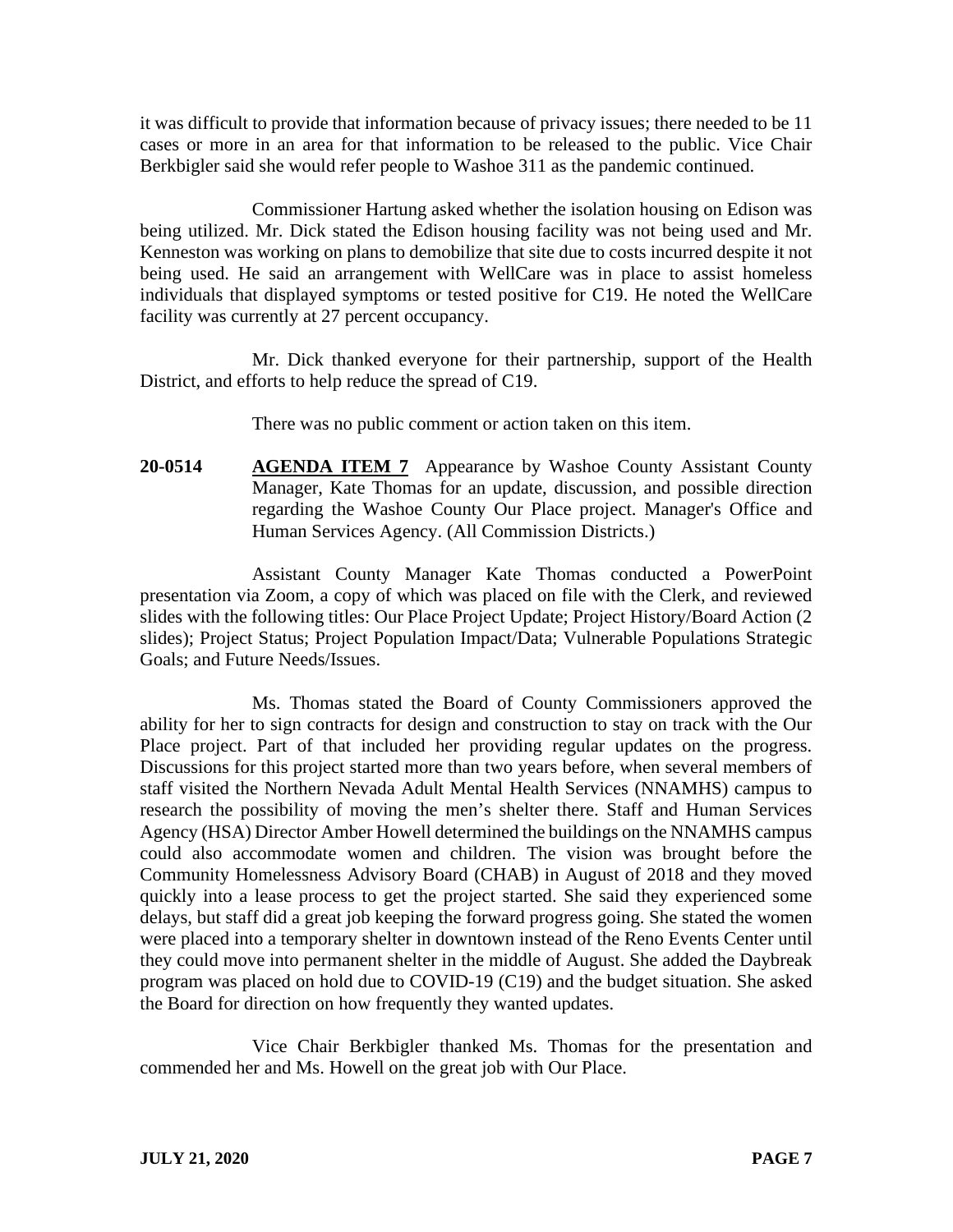Commissioner Hartung asked about working with Nevada Senior Services (NSS) and was hopeful Daybreak would reopen because there was a significant need for adult daycare services for those with memory care issues. Ms. Thomas stated she continued to stay in touch with President and Chief Executive Officer of NSS Jeffrey Kline. She noted the building for Daybreak was very large and they were writing it into the lease currently being negotiated. She stated staff was working with the Department of Health and the HSA to ensure the lease that would keep building 2A for senior services was moving forward. She indicated the HSA had submitted a recommendation for the facility build-out, but it did not pass through the capital improvement process. Her understanding was NSS could possibly raise the capital necessary to put the program in place since the County had the structure. Once the rest of the campus was running, she thought they could focus on other services such as Daybreak. Commissioner Hartung asked whether the Daybreak program at the Ninth Street complex had been de-funded. Ms. Thomas replied it had not but there were questions about the number of people they were able to service with the program and guidelines for social distancing.

Commissioner Hartung inquired about the Crossroads program for women and wanted to know what was being offered for addiction services to residents of Our Place. He thought individuals in the Our Place facility should be required to enroll in an addiction program to advance them towards self-stability.

Ms. Howell stated funding had not stopped for the current Daybreak program or the facility. She noted it was difficult to determine when the program could be phased back in based on the vulnerability of the population, but they were starting to phase in a hybrid-type model to bring back those who benefitted most from the program.

Ms. Howell said the Crossroads program had extended its bed capacity tremendously with the help of Grace Church. She stated there were currently seven homes used for addiction services, which provided a good transition from an emergency shelter to another location on campus.

Commissioner Hartung recognized there were real challenges in the Daybreak program with social distancing and other requirements. He did not know how the County was able to respond to the community with such a huge need for adult daycare. He expressed appreciation that staff was still considering the program and he hoped it could become more robust in the future.

Vice Chair Berkbigler inquired about how many people had moved into Our Place. Ms. Thomas replied there were currently 28 families and the daycare center had the ability to service 85 children. She thought those numbers could fluctuate from day to day. She remarked the future capacity for women was 105 beds and there were currently 60 to 80 beds utilized at the overflow shelter. She brought up that County Manager Eric Brown spoke about the City of Reno and what they were doing to expand capacity for males and low barrier individuals.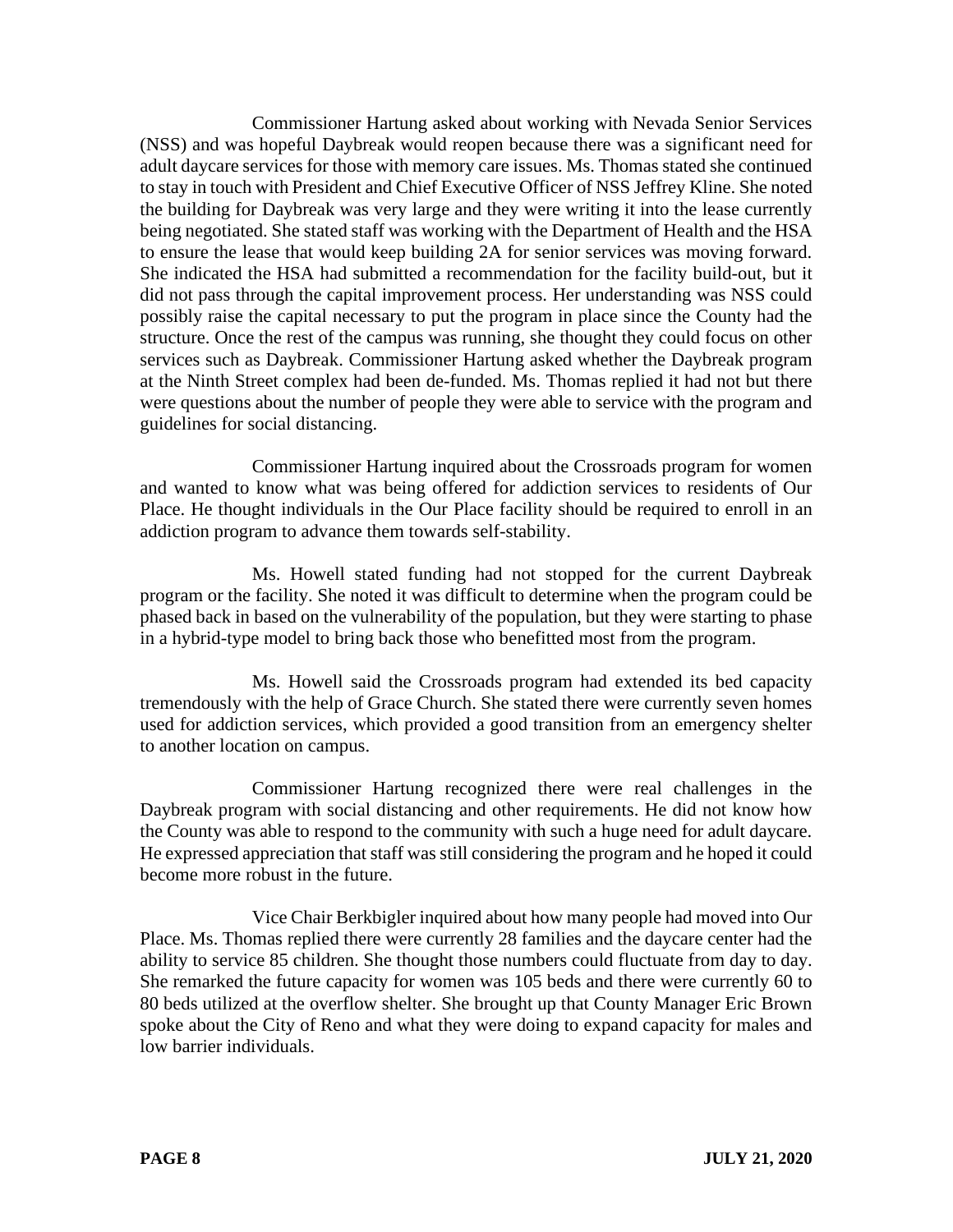Commissioner Jung wanted to highlight Ms. Thomas' point that Washoe County had expended \$15 million and invested in a property that former Governor Brian Sandoval made sure was passed to the County for \$1. She stated they had increased capacity, and subject matter experts were able to identify and modify needs of unsheltered individuals rather than making do with what was provided, which had been the history of the region. She thought daycare was the most important to her because of the enhancements and location. She said the environment surrounding resident children had drastically changed and the new situation benefited them so much. She thanked staff for the work put into this project.

Commissioner Jung brought up the Crossroads model and wondered how the region could use C19 funds to utilize a hybrid-type of social worker with authority to perform case management but also be a respected leader to ensure the safety of residents. She thought the entire region had a stake in this project and keeping an unsheltered facility running would require law enforcement and social workers. She wanted all law enforcement agencies to be involved in changing the model to the Crossroads model, which had been adopted at the regional level and recognized by former First Lady Hillary Clinton. She added awards had been won regionally for the model. She stated C19 did not seem to affect the progress of this project, and Ms. Thomas and staff did an outstanding job. She thought the frequency of updates should be left up to the subject matter experts and what they believed was best for the Board to make meaningful conclusions from the data.

Chair Lucey agreed with Commissioner Jung. He thanked the Board and staff for the support and vision put forward for children, who were the most vulnerable in an environment such as Record Street. He stated Our Place was beautiful and that was where children learned the world was beautiful outside of difficult experiences. He believed children at Our Place would have a true start to a new life. He expressed excitement for the changes in these children's lives and remarked the region was providing a helping hand to something better.

Vice Chair Berkbigler said she watched a video of children playing at the new facility and it brought tears to her eyes. She asked whether Ms. Thomas needed any further direction from the Board. Ms. Thomas stated she had the information and said they would bring back some meaningful data on a regular basis.

There was no public comment or action taken on this item.

# **DONATIONS**

**20-0515 8A** Recommendation to accept donations [\$320,000] from the Wilbur May Foundation (retroactive to date of receipt): \$220,000 restricted for FY21 general operating support of the Wilbur D. May Center, excluding all County overhead and \$100,000 restricted to support FY21 temporary exhibits at the Wilbur D. May Museum. Community Services. (Commission District 3.)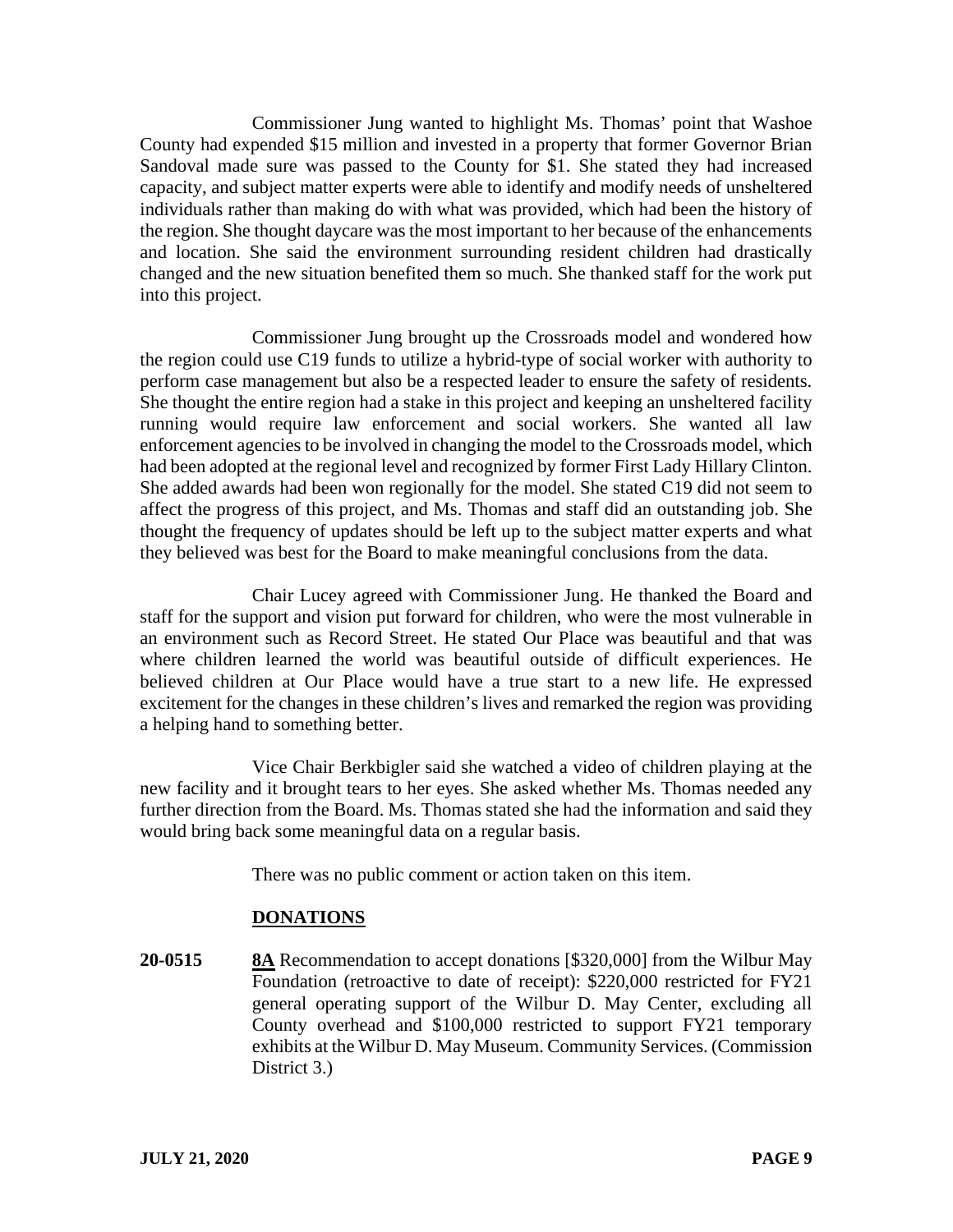**20-0516 8B** Recommendation to accept one-time appreciation gift donations [estimated value of \$2,935.00, including a \$25.00 cash donation] from private citizens to the Washoe County Sheriff's Office, and if approved, authorize Comptroller's Office to make appropriate budget amendments. Sheriff. (All Commission Districts.)

There was no response to the call for public comment.

On motion by Commissioner Herman, seconded by Vice Chair Berkbigler, which motion duly carried on a 5-0 vote, it was ordered that Agenda Items 8A and 8B be accepted.

# **CONSENT AGENDA ITEMS – 9A THROUGH 9E3**

- **20-0517 9A** Approval of minutes for the Board of County Commissioners' regular meetings of June 16, 2020 and June 23, 2020, and the special meetings of June 19, 2020 and June 30, 2020. Clerk. (All Commission Districts.)
- **20-0518 9B1** Recommendation to approve a Temporary Construction Agreement and Temporary Construction Deed between Washoe County and Mayberry Gardens, LLC for the installation of underground gas and electrical lines in a ±5,225 square foot area on Betsy Caughlin Donnelly Park; and approve an Electrical Easement Deed and Gas Easement Deed between Washoe County and NV Energy for the installation and maintenance of those same gas and electrical lines; and, if approved, authorize the Chair to sign the associated documents on behalf of Washoe County. Community Services. (Commission District 1.)
- **20-0519 9B2** Recommendation to approve an Easement Deed between Washoe County and Mayberry Gardens, LLC, to accept a  $\pm 1,267$  square foot utilities easement that would allow Washoe County to manage and maintain underground water and electrical lines to serve future recreational development at Betsy Caughlin Donnelly Park. Community Services. (Commission District 1.)
- **20-0520 9B3** Recommendation to approve a Grant of Easement between Washoe County and NV Energy, to allow for the relocation of an overhead utility line within a described easement totaling  $\pm 2,468$  square feet on Washoe County Parcel APN 164-022-02. Community Services. (Commission District 2.)
- **20-0521 9C1** Recommend Acknowledgement of Annual Report from the Internal Audit Division for Fiscal Year Ending June 30, 2020. Manager's Office. (All Commission Districts.)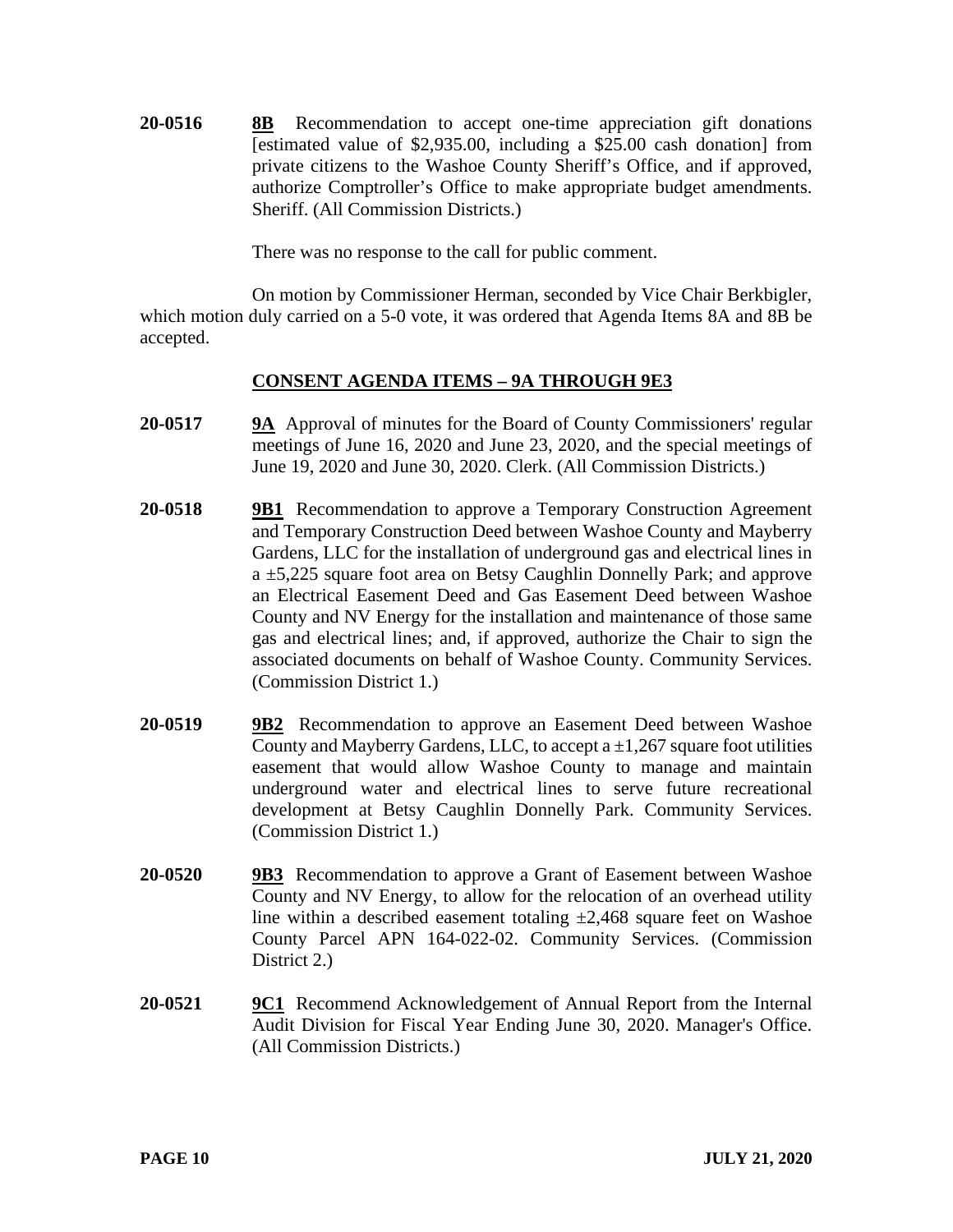- **20-0522 9C2** Recommend acknowledgement of the three-year schedule of audits for the Internal Audit Division. Manager's Office. (All Commissioner Districts.)
- **20-0523 9C3** Recommendation to approve and execute the Public Records Policy pursuant to Nevada Revised Statues Chapter 239 and to incorporate changes made by the 2019 Nevada Legislature. Manager's Office. (All Commission Districts.)
- **20-0524 9D** Recommendation to approve the retroactive purchase of public safety tasers and auxiliary equipment offered by Axon Enterprise, Inc, that exceeds [\$100,000.00] but remains within available adopted FY20 Budget Authority in the amount of [\$137,312.00]. This purchase is exempt from competitive bidding requirements per NRS 332.115. Sheriff. (All Commission Districts)
- **20-0525 9E1** Recommendation to approve an extension to the agreement with the Regional Transportation Commission (RTC) for a Non-Urbanized Paratransit Program to provide for the transportation of senior citizens and people with disabilities in the amount of [\$29,000], retroactive to July 1, 2020 through June 30, 2021; and authorize the County Manager to execute the agreement. Human Services Agency. (Commission Districts 1 and 5.)
- **20-0526 9E2** Recommendation to accept the FY21 Differential Response subaward from the State of Nevada Division of Child & Family Services in the amount of [\$142,545; no County match], retroactive to July 1, 2020 through June 30, 2021 to support Differential Response services to at-risk families in the child welfare system; authorize the Director of the Human Services Agency to execute the Award; and direct the Comptroller's office to make the necessary budget amendments. Human Services Agency. (All Commission Districts.
- **20-0527 9E3** Recommendation to approve a subgrant award from the United Way of Northern Nevada and the Sierra's Emergency Food and Shelter Program in the amount of [\$18,480; no match requirement]; retroactive from January 1, 2020 through April 30, 2021 for emergency food assistance; authorize the Director of the Human Services Agency to execute the subgrant award and related documents; and direct the Comptroller to make necessary budget amendments. Human Services Agency. (All Commission Districts.)

There was no response to the call for public comment on the Consent Agenda Items listed above.

On motion by Commissioner Herman, seconded by Commissioner Hartung, which motion duly carried on a 5-0 vote, it was ordered that Consent Agenda Items 9A through 9E3 be approved.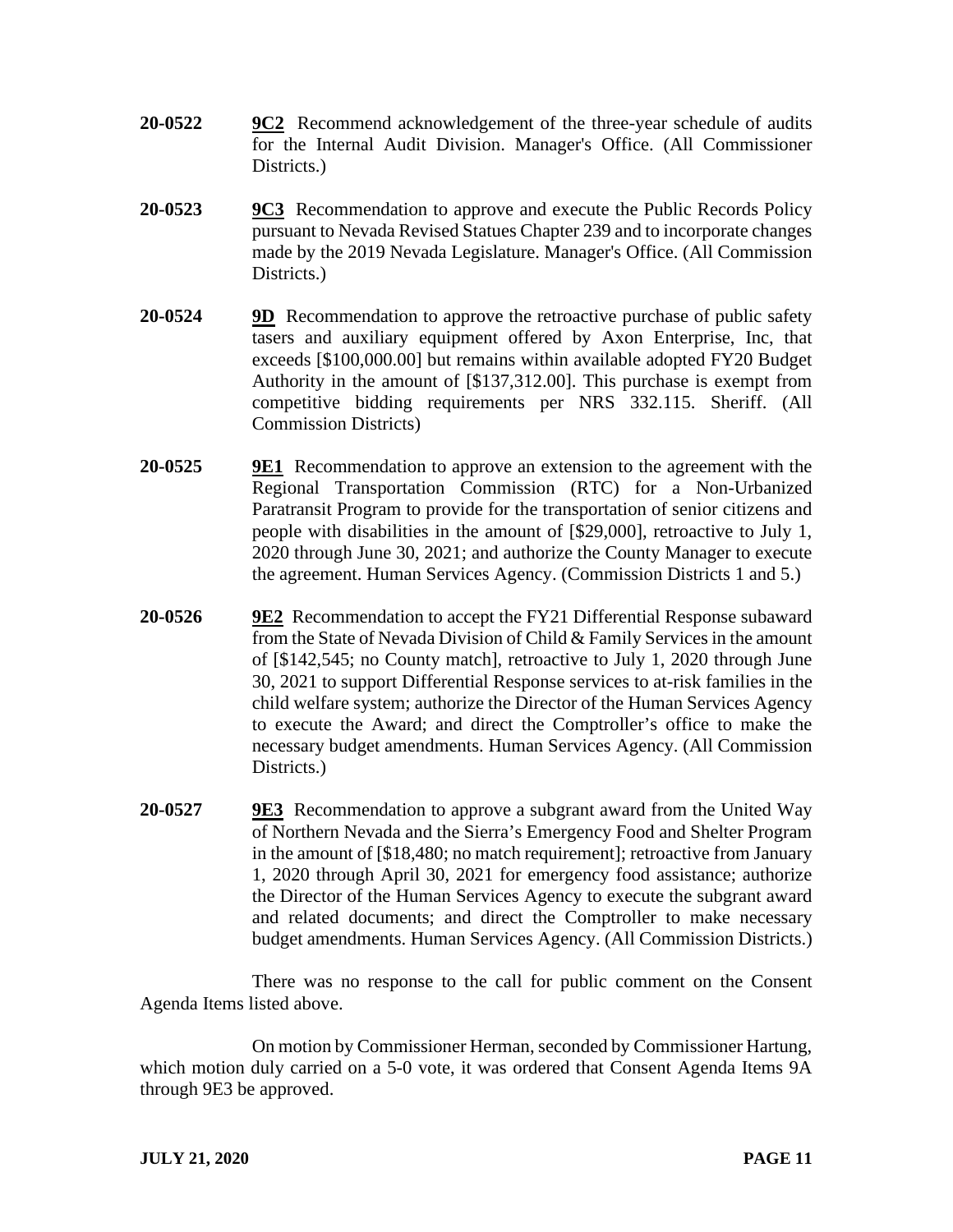# **BLOCK VOTE – 11, 12, 13, 14, 15, 16 AND 18**

**20-0528 AGENDA ITEM 11** Recommendation to approve a request to initiate proceedings to amend the Washoe County Code (Chapter 50 - Public Peace, Safety and Morals) pursuant to a request by Commissioner Herman to identify that Parcel 087-021-20 is exempt from the congested shooting boundary to allow legal target shooting; and direct the County Clerk to submit the request to the District Attorney for preparation of a proposed ordinance, pursuant to Washoe County Code Section 2.030 and 2.040. Community Services. (All Commission Districts.)

On the call for public comment, County Clerk Nancy Parent read an email from Ms. Carol Fineberg who encouraged the Board of County Commissioners to approve the recreational shooting area.

On motion by Vice Chair Berkbigler, seconded by Commissioner Hartung, which motion duly carried on a 5-0 vote, it was ordered that Agenda Item 11 be approved and directed.

**20-0529 AGENDA ITEM 12** Recommendation to award a bid and approve the Agreement to the lowest responsive, responsible bidder for the 2020/2021 Slurry Seal for Selected Streets in Washoe County, PWP-WA-2020-270 project [staff recommends Sierra Nevada Construction in the amount of \$2,234,007.00]; and approve a separate project contingency fund [in the amount of \$250,000]. Community Services. (All Commission Districts.).

Commissioner Hartung wondered where the funds came from for this item. Director of Engineering and Capital Projects Dwayne Smith indicated the funds came from the same source as the overall project and were captured within the roads fund. Commissioner Hartung asked whether this was funded through the County's portion of the Regional Transportation Commission 5 gas tax. Mr. Smith stated the fuel tax did support a significant portion of all road projects related to the operation and support of the roads. Commissioner Hartung said he wanted to ensure general funds were not being used.

There was no response to the call for public comment.

On motion by Vice Chair Berkbigler, seconded by Commissioner Hartung, which motion duly carried on a 5-0 vote, it was ordered that Agenda Item 12 be awarded and approved.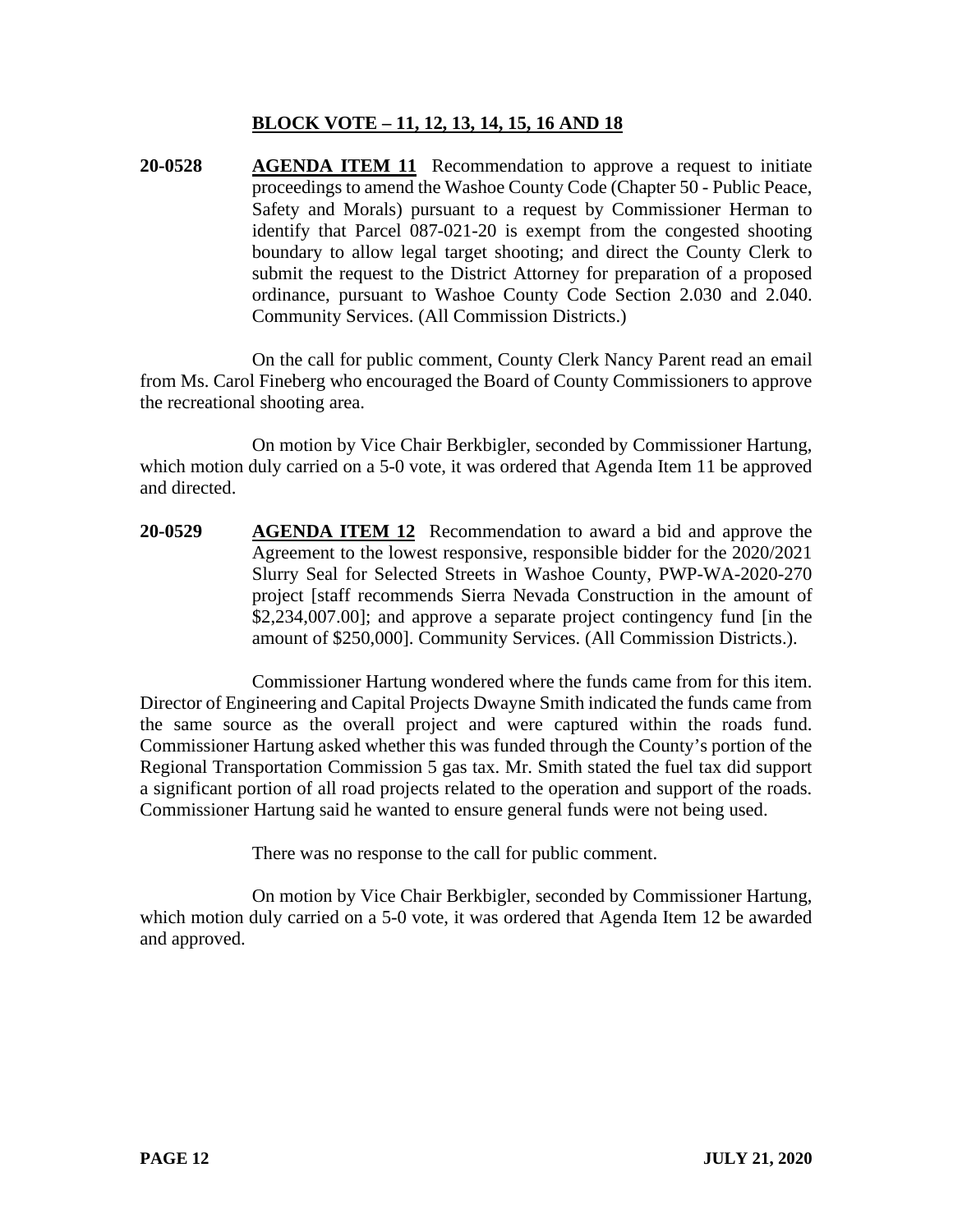**20-0530 AGENDA ITEM 13** Recommendation to award Washoe County Bid No. 3137-20 and authorize the Purchasing and Contracts Manager to execute a 1-year purchase order agreement for the rental, operation, and maintenance of flood water and seepage pumping and piping systems around Swan Lake and at the Lemmon Valley Waste Water Treatment Plant, effective August 1, 2020, [staff recommends Cashman Equipment, in the amount not to exceed \$740,000.00] and if approved, further authorize the Purchasing and Contracts Manager to execute possible future renewals to the purchase order agreement for up to 4 additional years, contingent on budget availability and approval from the County Manager, [an annual amount not to exceed \$740,000.00 plus any change for the CPI-U based on preceding years 12 months index change, effective July 1st of each year, and applied to the previous years adjusted base fee]. Community Services. (Commission District 5.).

Commissioner Hartung stated he was pleased this item included language that funding was contingent on budget availability.

There was no response to the call for public comment.

On motion by Vice Chair Berkbigler, seconded by Commissioner Hartung, which motion duly carried on a 5-0 vote, it was ordered that Agenda Item 13 be awarded, authorized, and approved.

**20-0531 AGENDA ITEM 14** Recommend to accept FY21 Victims of Crime Act (VOCA) Innovative sub-grant award from the State of Nevada, Division of Child and Family Services to support services for Commercial Sexual Exploitation of Children (CSEC) in the amount of [\$150,000; \$37,500 County match] retroactive for the period of July 1, 2020 to June 30, 2021; authorize Director of Human Services Agency to retroactively execute the sub-grant and related documents; and direct the Comptroller's office to make the necessary budget amendments. Human Services Agency. (All Commission Districts.).

There was no response to the call for public comment.

On motion by Vice Chair Berkbigler, seconded by Commissioner Hartung, which motion duly carried on a 5-0 vote, it was ordered that Agenda Item 14 be accepted, authorized and directed.

**20-0532 AGENDA ITEM 15** Discussion and possible recommendation to appoint Sergeant Justin Roper as the Acting Chief of the Department of Alternative Sentencing (DAS) per Washoe County Code 11.030 and approve a 10% salary adjustment due to the retirement of Chief Joseph Ingraham effective August 7, 2020. Manager's Office. (All Commission Districts.).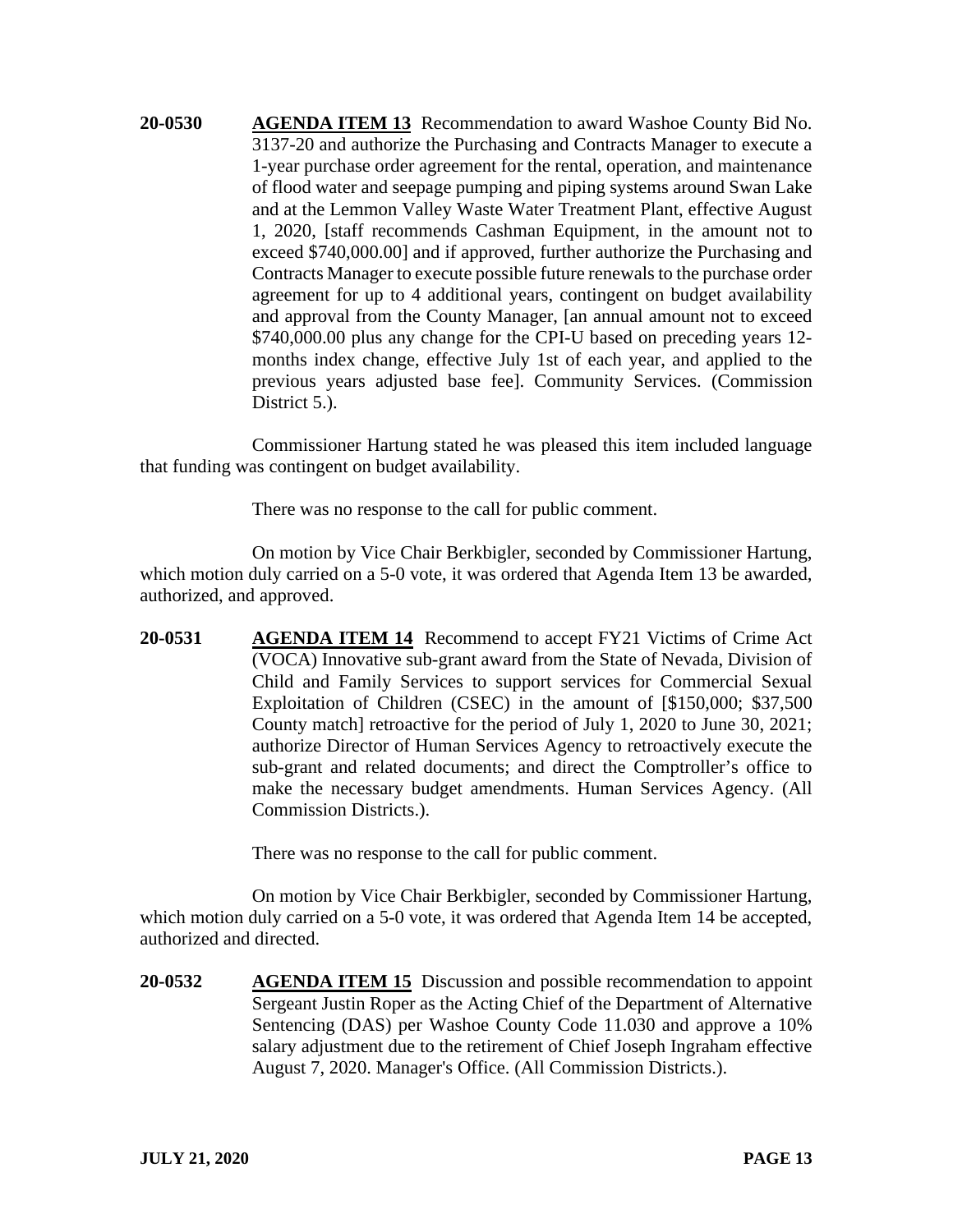There was no response to the call for public comment.

On motion by Vice Chair Berkbigler, seconded by Commissioner Hartung, which motion duly carried on a 5-0 vote, it was ordered that Sergeant Justin Roper be appointed as Acting Chief of the Department of Alternative Sentencing.

**20-0533 AGENDA ITEM 16** Recommendation to approve contract for armed and unarmed professional security services via the State of Nevada contract CETS#19049, awarded to Allied Universal Security, retroactive to July 1, 2020 through June 30, 2021. Estimated annual expenditures are anticipated as [\$2,526,189] for FY21. If approved, authorize the Purchasing and Contractors Manager to execute the agreement. Manager's Office. (All Commission Districts.).

There was no response to the call for public comment.

On motion by Vice Chair Berkbigler, seconded by Commissioner Hartung, which motion duly carried on a 5-0 vote, it was ordered that Agenda Item 16 be approved and authorized.

**20-0534 AGENDA ITEM 18** Recommendation to approve Fiscal Year 2020/2021 annual renewal of Accela product subscriptions in an amount [not to exceed \$467,000]. Technology Services. (All Commission Districts.).

There was no response to the call for public comment.

On motion by Vice Chair Berkbigler, seconded by Commissioner Hartung, which motion duly carried on a 5-0 vote, it was ordered that Agenda Item 18 be approved.

**20-0535 AGENDA ITEM 17** Accept Registrar of Voters' submission of the Petition to Establish the Unincorporated Town of "Warm Springs Valley" per NRS 269.540(2) and confirmation that the Registrar of Voters has verified that the petition presented to the Board of County Commissioners contains the requisite number of signatures for this petition to be brought to the Board for further action, and direction to staff to review and return to the Board with recommendations for further Board action which may include the placement of the question on the 2020 General Election Ballot by resolution, per NRS 269.550(2). Registrar of Voters. (All Commission Districts.

Registrar of Voters (ROV) Deanna Spikula stated she was bringing forward a petition to establish the unincorporated town of Warm Springs that was filed with her office in February 2020. She indicated 269 signatures were received, though only 74 were required for this petition to move forward to the Board of County Commissioners (BCC) for direction.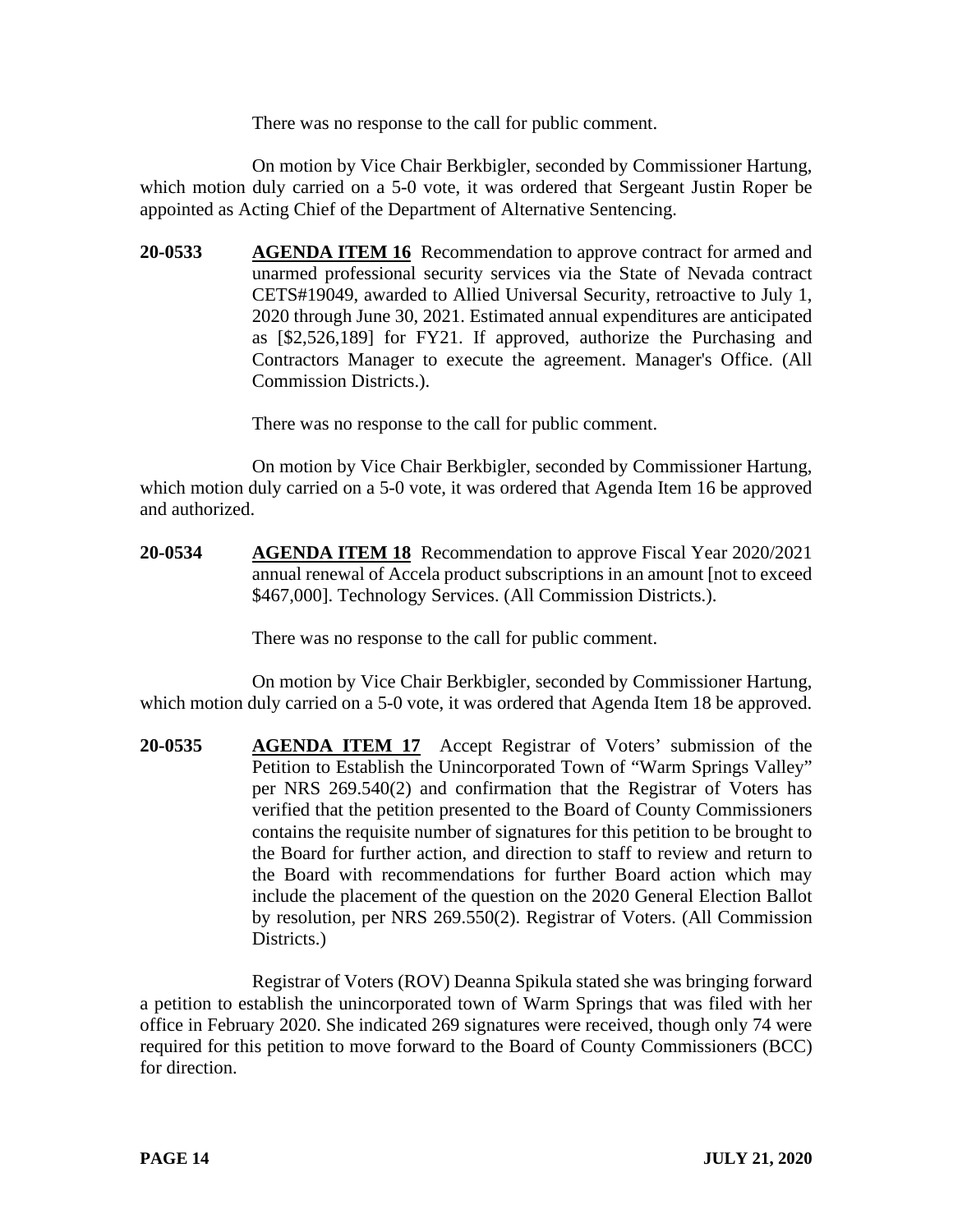Vice Chair Berkbigler stated the purpose was for BCC direction, not to approve the action to be placed on the ballot. She noted the approval for placing the item on the ballot would occur in August.

Commissioner Hartung inquired whether staff would bring back a presentation to the Board with more details about the financial impact. Vice Chair Berkbigler stated that question had been asked several times and staff indicated Ms. Spikula was not qualified to answer the questions; answers should come from staff. She said there were several questions including the cost to the County's budget, and staff would have answers in August when the Board needed to vote on the item. She noted staff had also asked the District Attorney to look into if it would be required to place a question related to a tax increase on the ballot.

Commissioner Hartung asked for the pros and cons for both parties and the reason for this item. He thought an explanation needed to come from the District Attorney's Office.

Deputy District Attorney David Watts-Vial stated they were looking into the issue and would provide detailed information to the Board. According to him, the Statute indicated the Board may place an item on the ballot by Resolution. He asserted they wanted to ensure the accuracy of the information before submitting to the Board. He stated they would research the statutory provisions and report details, including the processes that would occur if the item was approved and how it would be placed on the ballot.

Commissioner Hartung wondered whether the District Attorney's Office would articulate the pros and cons and the possible effects to the County. Mr. Watts-Vial indicated they would do their best to produce as many answers as possible in advance.

Commissioner Jung said a definitive legal decision about the need to place this on the ballot should be made before staff spent time and effort researching. The Board needed to know whether it had discretion or not. Mr. Watts-Vial agreed with Commissioner Jung and said other aspects would not be an issue if it was not required.

Vice Chair Berkbigler thought there was still an issue because, even if it was not required to be on ballot, there could be Commissioners who wanted it on the ballot. She wanted those questions answered. Commissioner Jung stated that was a good point and said they needed answers.

Commissioner Herman brought up Paradise as an unincorporated town near Las Vegas; in addition, Minden, Garnerville, and approximately 40 other areas in Nevada were all unincorporated towns.

Ms. Spikula stated a decision to place this question on the ballot needed to be made at the meeting of August 18 to guarantee it would be included on the ballot. She could not ensure it would be printed on the ballot if direction was given after that date. She indicated they could start the process by creating an arguments committee and allow them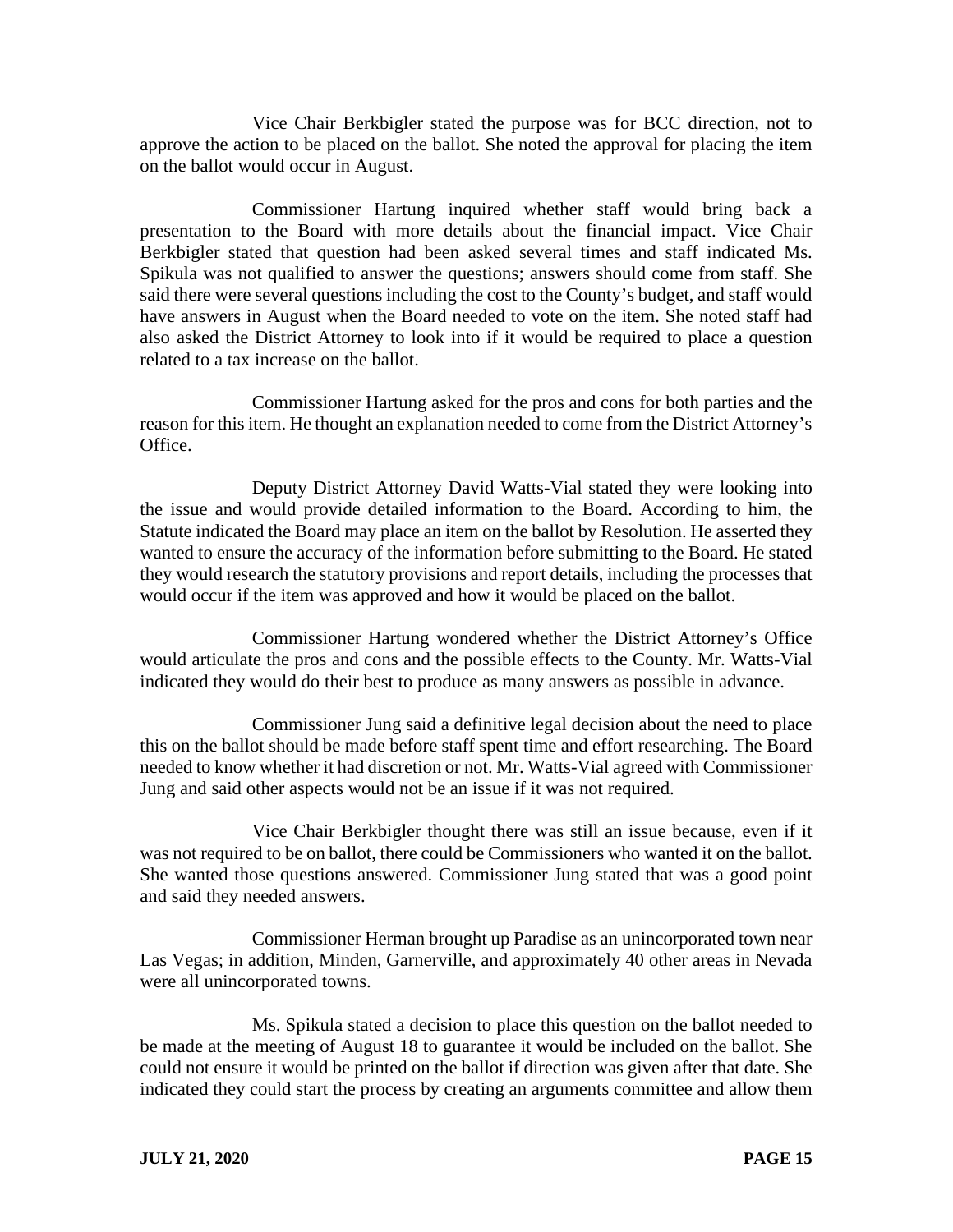to present at the August 18 meeting.

On the call for public comment, a voicemail from Ms. Kathleen McCovey was played in Chambers. She was unclear about the process of circumventing the petition for this item. Another layer of government was not wanted in the region and she stated she had been in the same location for 27 years. She expressed her annoyance at people moving to the area and wanting to change their way of life.

A voicemail from Ms. Maeve Ambrose was played in Chambers. She said she heard from residents on both sides of the issue and thought the managing members of the community needed more time to research the issue. She indicated she supported placement of this item on the ballot by Resolution. She thought the upcoming election would have a higher voter turnout and motivate more of the community to let their voices be heard. The current number of verified signatures was 74, which was not representative of the entire population who voted within their boundaries in the 2018 general election, which was 734.

A voicemail from Mr. Marshall Todd was played in Chambers. He stated he was the Vice Chair of the Warm Springs Citizen Advisory Board. Since this was a presidential election year, he felt the unincorporated town effort should be considered for the ballot. He believed enough signatures had been collected.

A voicemail from Ms. Gretchen Miller was played in Chambers. She stated she was a resident in Warm Springs Valley, also known as Palomino Valley. She mentioned she declined to sign the petition because she thought this action was not necessary and she did not support it being on the ballot.

County Clerk Nancy Parent received an email from Ms. Sharon Gustafson, which read that she opposed the proposal of forming an unincorporated township because she did not want another layer of government imposed upon them. She asserted this was equal to a homeowners association (HOA) imposed on them, which she opposed.

An email was received from Ms. Pam Roberts, which Ms. Parent read. Ms. Roberts wrote she did not sign the petition because she did not believe adequate research had been done abouts the costs to form and run another layer of government. She noted a Citizen Advisory Board was already established that provided input to the BCC. She expressed concern about wanting to limit the number of board positions within the specific plan area to two positions. She questioned the legality of limiting the representation of one area within the boundaries of an unincorporated town. She thought the BCC should allow voters to decide whether the question should be on the ballot. Because the proponents collected enough signatures to meet the 10 percent threshold, she said, the law allowed the authority of the BCC to put the question on the next ballot.

An email from Ms. Laurel Cote was received and ready by Ms. Parent. She wrote that she and her husband had lived in Palomino Valley for more than 22 years. She stated they were opposed to the unincorporated township and asked the Board not to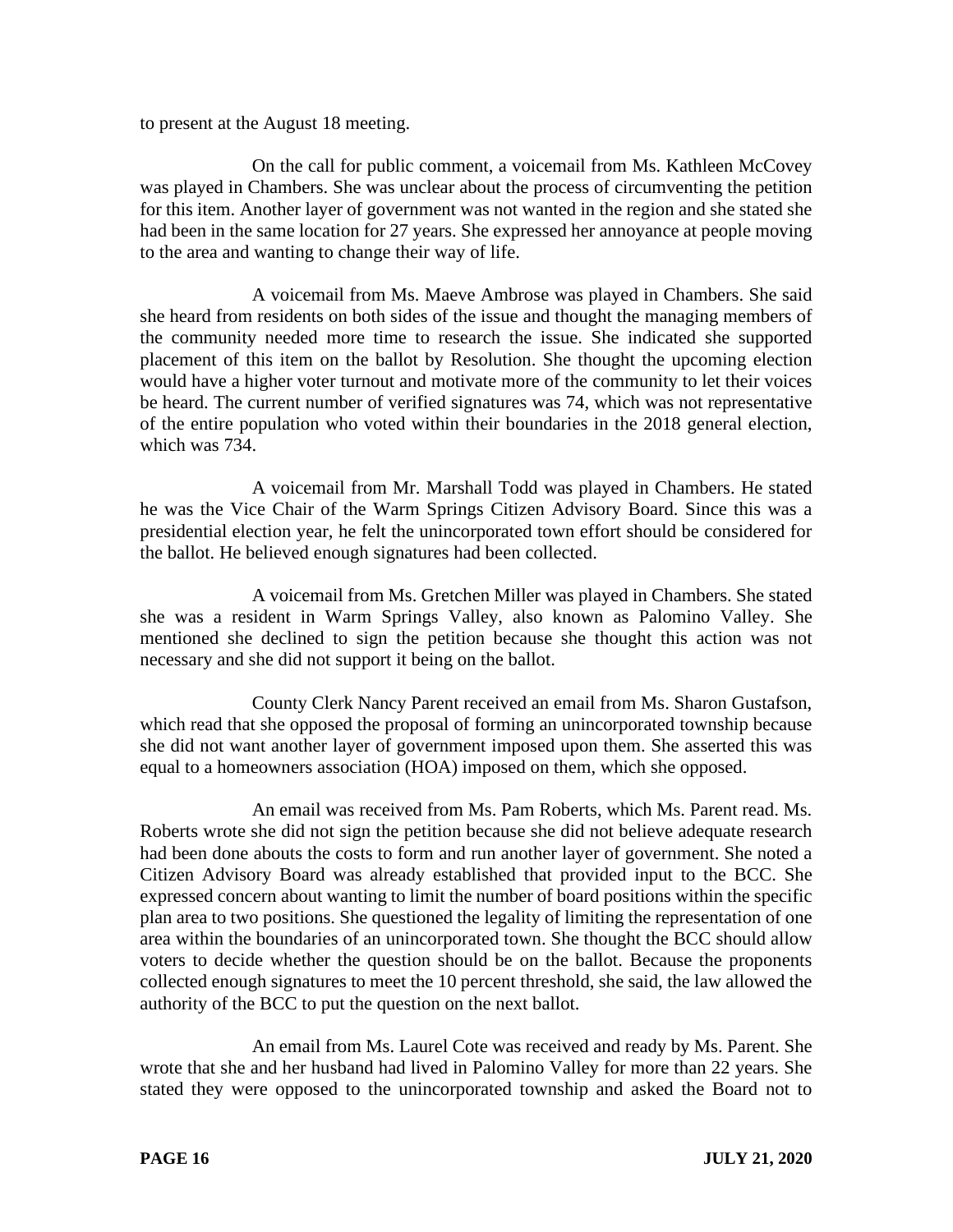approve the item to be placed on the ballot. She thought this was only wanted by a few disgruntled residents.

Commissioner Hartung wanted the District Attorney to ensure that the Board understood the potential affects to the existing general improvement district in Warm Springs.

Vice Chair Berkbigler stated the purpose of this item was to accept the submission of the petition which confirmed that the ROV had verified the petition presented to the BCC contained the requisite number of signatures, or 10 percent.

On motion by Commissioner Herman, seconded by Vice Chair Berkbigler, which motion duly carried on a 5-0 vote, it was ordered that Agenda Item 17 be accepted.

**20-0536 AGENDA ITEM 19** Public Hearing: Appeal of the Washoe County Planning Commission's denial of Regulatory Zone Amendment Case Number WRZA20-0003 (Reno Christian Fellowship) to amend the Southwest Truckee Meadows Regulatory Zone Map, a component of the Southwest Truckee Meadows Area Plan, to change the regulatory zone for 3 parcels (APN: 049-153-10, 11 & 12) totaling 12.55 acres from Low Density Suburban (LDS) (1 dwelling unit/acre maximum- allowing up to 12 units) to Medium Density Suburban (MDS) (3 dwelling units/acre maximum- allowing up to 36 units) for Reno Christian Fellowship, Inc. The parcels are located adjacent to and west of the church. And, if approved, authorize the chair to sign a resolution to this effect. Community Services. (Commission District 2.)

Vice Chair Berkbigler opened the public hearing. Because the item was pulled, she stated public comment would not be presented but the names of the commenters would be read into the record.

County Clerk Nancy Parent stated there were 28 emails in favor and 7 emails opposed. Those in favor included: Mr. Brent Brooks; Mr. Eric Henry; Mr. Dennis Pelham; Mr. Brandon Evans; Mr. John Turcich; Fred and Margaret Nollen; Mr. Mike Grover; Mr. David Stieg; Mr. Myron Banwart; Ms. Marge Greenfield; Meri and Ed Gscheidle; Mr. Charles "Hurston" Roberts; Chris Chimits; Kermit and Claudia Sharenbrock; Ms. Kathryn Erickson; Mr. Robert Erickson; Largrances Roberts; Mr. Joe Rajacic; Bruce and Marcia Baswell; Ms. Susan Stewart-Hicks; Mr. Jerry Center; Mr. Mike Pieretti; Mr. Brad Chinn; Ms. Laurie Perez; Ms. Sue Grammy; Mr. Robbie Bryan; Mr. Justin Norvick; and Mr. Steven Anderson. Those opposed: Mr. Joseph Caravello; Ms. Rosemary Holliday; Mr. David Schweer; Mr. Chad Nichols; Mr. Ken Greene; Mr. Robert Wakefield, and Mr. Lars Jensen.

The following individuals spoke via the Zoom app to voice opposition to the proposed zoning change: Mr. Steve Leddy; Ms. Jennifer Chilton; Mr. Lars Jensen; Mr. Paul Juhnke; Ms. Lisa Mitchell; Mr. Adam Auerbach; Dr. Gerald Lent; Mr. Chad Nichols;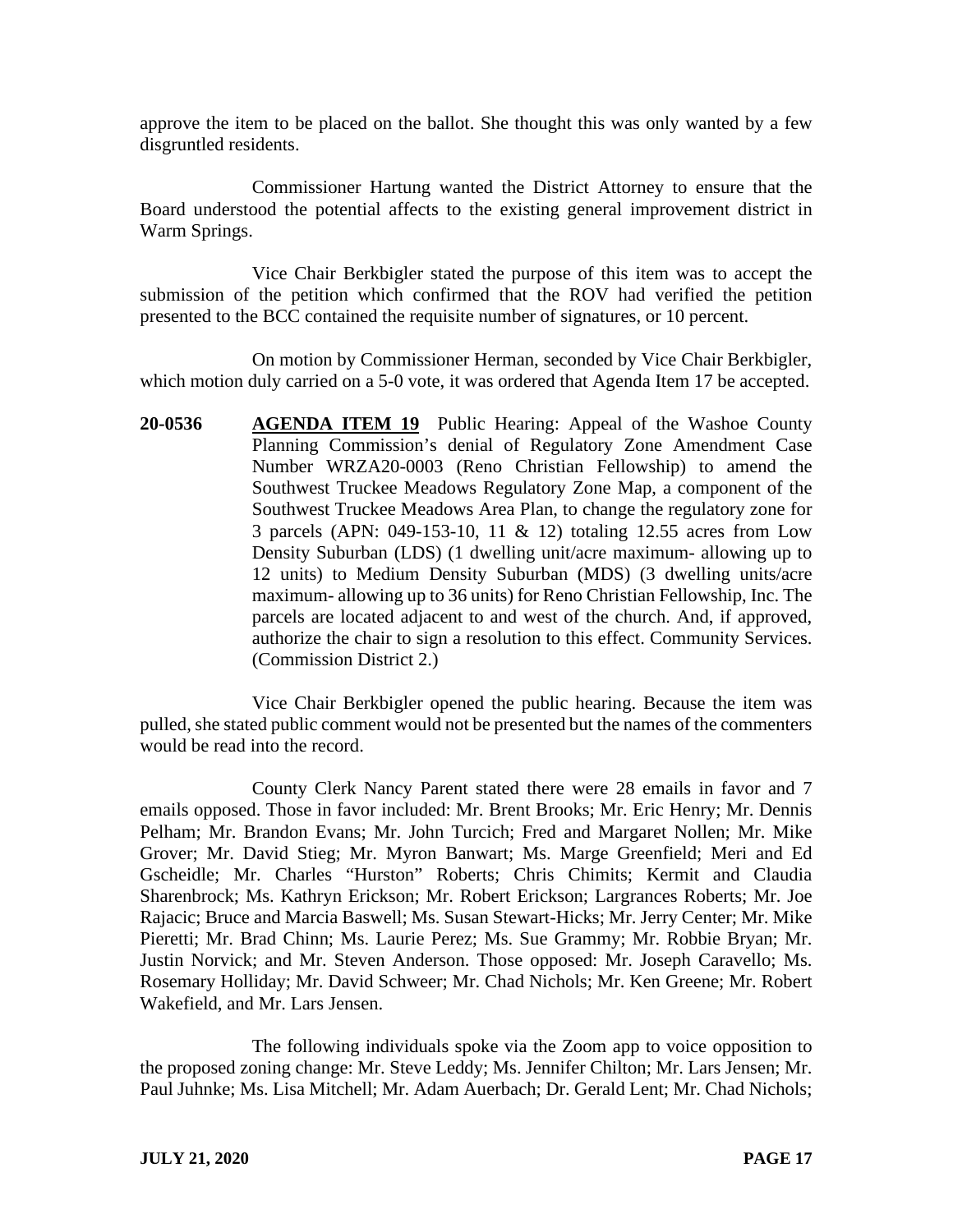Mr. Ken Greene; Mr. Michael Black; Ms. Cheryl Jordan; Ms. L. Schneider; Mr. Steve Erger; and Mr. Rick Bareuther.

The above listed individuals provided the following reasons for their opposition to the zoning change: the Planning Commission's denial of the change; rumors that the Board of County Commissioners (BCC) were in support of zoning change; the feeling that residents did not have a voice with the BCC; the belief that people in support of the change were members of the church, many of whom did not reside in the area; damage to the character of the area; opposition not to building, but to a change in zoning to medium density suburban; the choice of current residents to purchase their homes because of the low density suburban zoning; a lack of evacuation routes in the event of a wildfire; increased traffic; a negative impact on property values; the perception that a zoning change would be an insult to homeowners who followed the rules; infrastructure insufficient to accommodate medium density suburban; a blockage of existing homeowners' views; medium density suburban being a bad fit for the neighborhood; the availability of property elsewhere to build in medium density without zoning changes; a lack of any acknowledgment of the opposition letters that were sent to the Planning Commission; the small size of the resulting parcels: the claim that many items included in WRZA20-0003 were untrue; the fact that all parcels surrounding the property in question were zoned low density; lot sizes being larger than alleged in the request for the zoning change; the intent of low density suburban zoning to create and preserve, which would not happen with the zoning change; and the failure of the proposed lot sizes to meet medium density suburban standards according to the development code.

Vice Chair Berkbigler mentioned the number of comments submitted from the previous meeting were not included in the tally for this meeting but were tallied for the Commissioners. She stated comments which were directly submitted to Commissioners would be sent to Washoe 311 if they had not already been. All comments would be placed on the record.

No action was taken on this item.

**20-0537 AGENDA ITEM 20** Possible Closed Session for the purpose of discussing labor negotiations with Washoe County and Truckee Meadows Fire Protection District per NRS 288.220.

County Manager Eric Brown stated a closed session not necessary.

# **20-0538 AGENDA ITEM 21** Public Comment.

Via the Zoom app, Mr. Paul Juhnke stated 376 Southwest Vista homeowners would be affected by a decrease in home value. He opined a decrease in value of \$100,000 to \$200,000 per parcel would result in approximately \$50 million for the entire association. He wanted people who supported the change to compensate the Southwest Vista homeowners if this change passed.